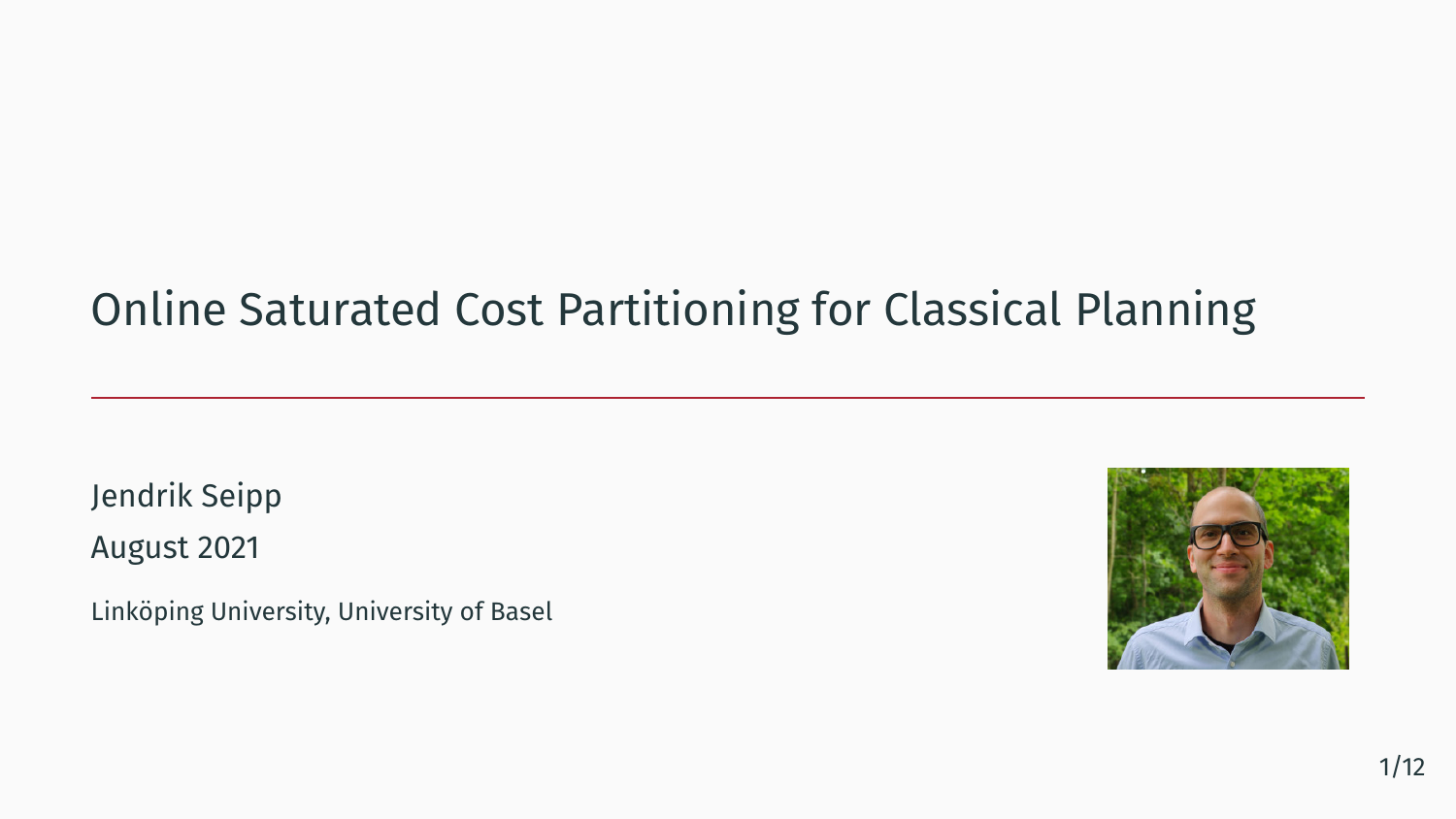- optimal classical planning
- A *∗* search + admissible heuristic
- multiple abstraction heuristics
- cost partitioning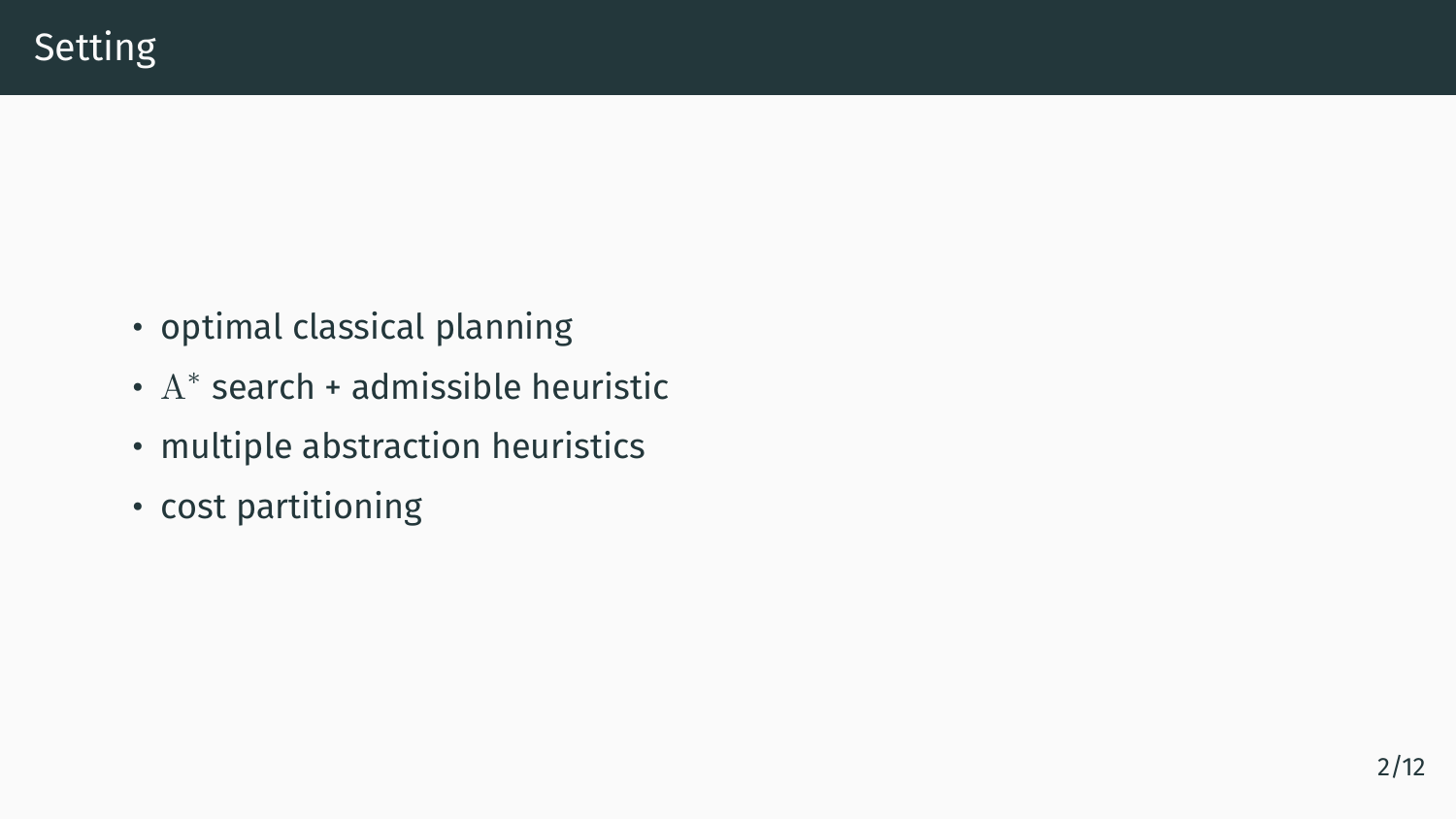- optimal classical planning
- A *∗* search + admissible heuristic
- multiple abstraction heuristics
- saturated cost partitioning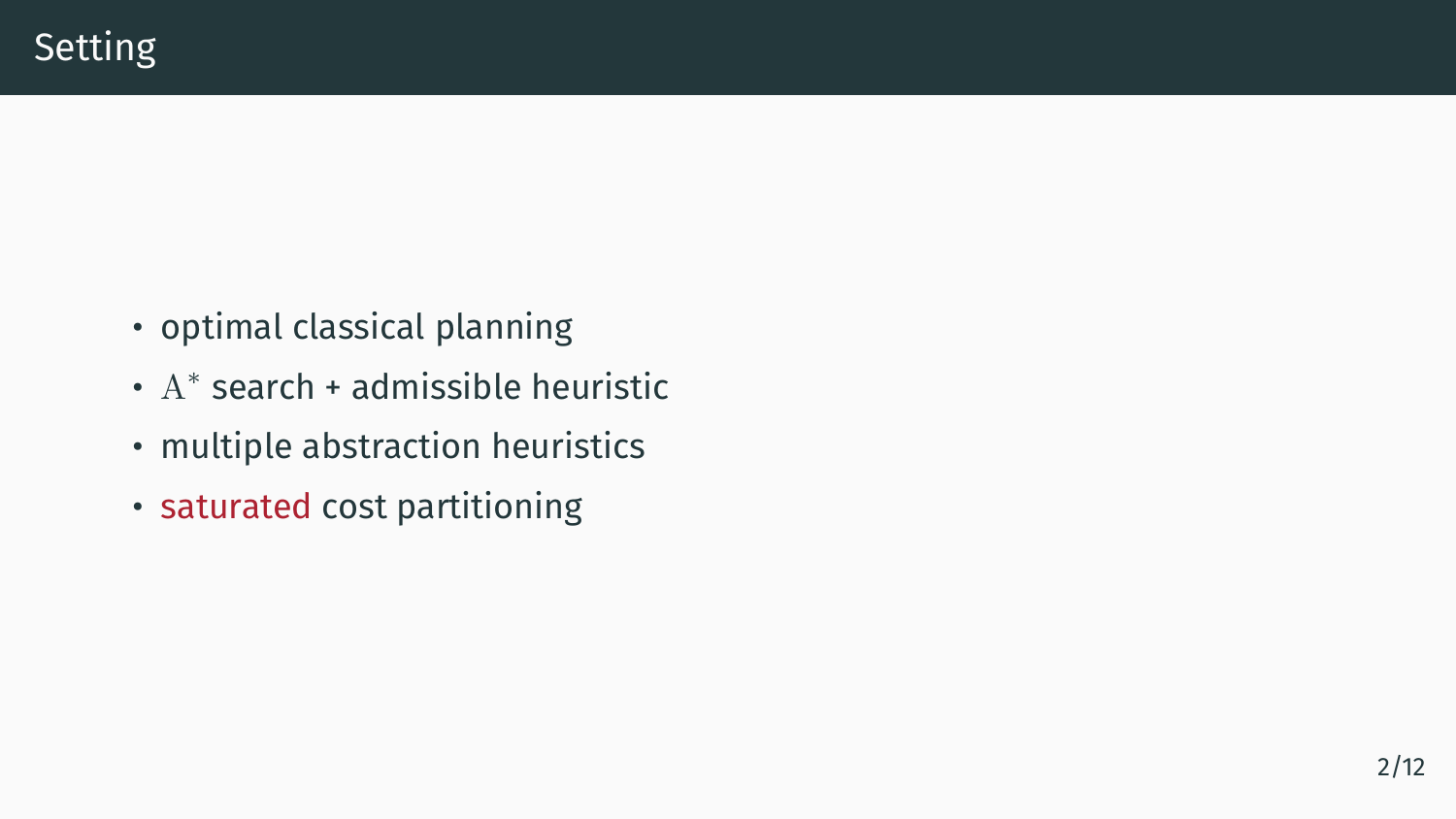different states need different cost partitionings:

- precompute cost partitionings
- *→* no good stopping criterion, search starts late
	- compute cost partitioning for each state
- *→* too expensive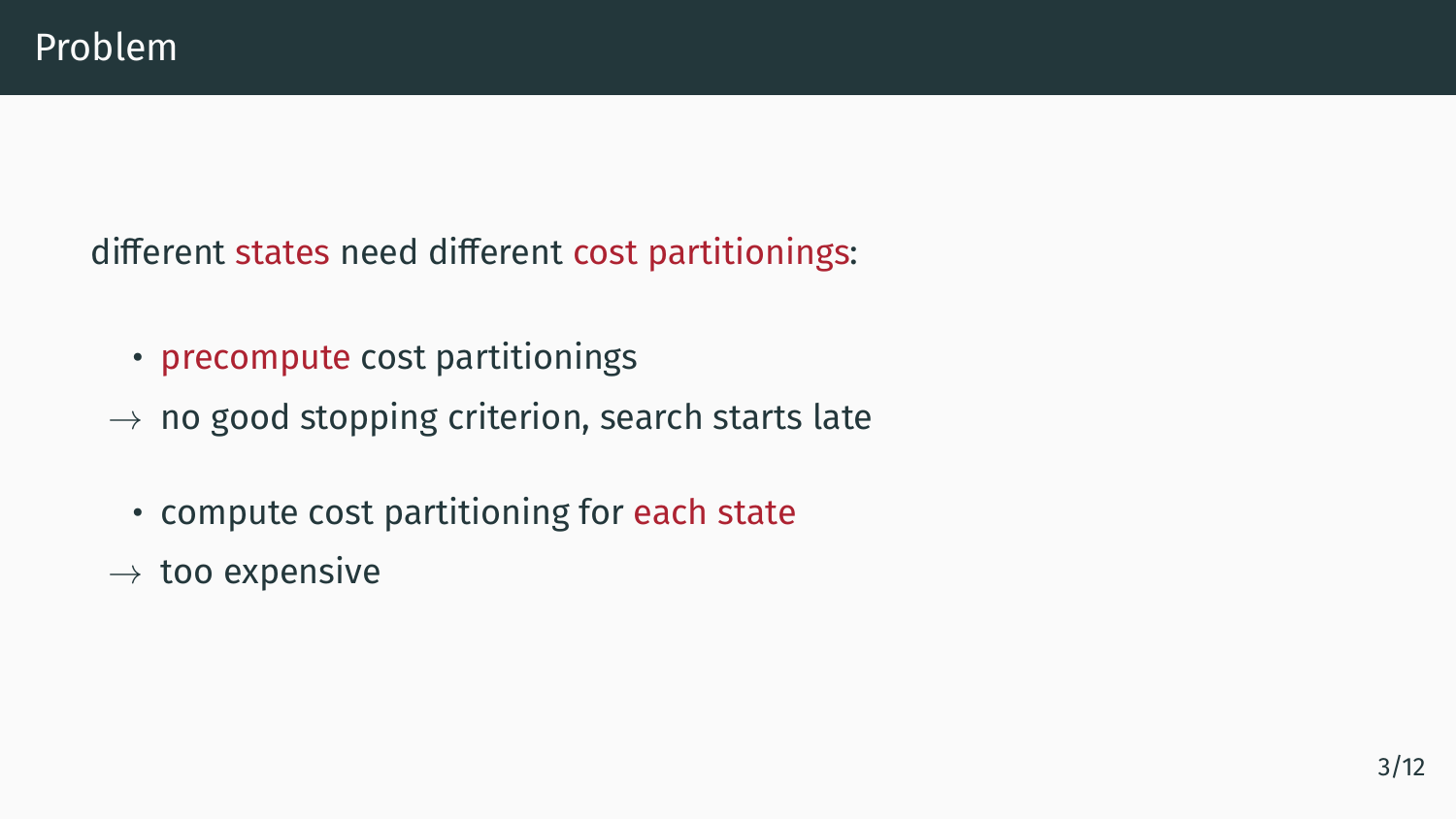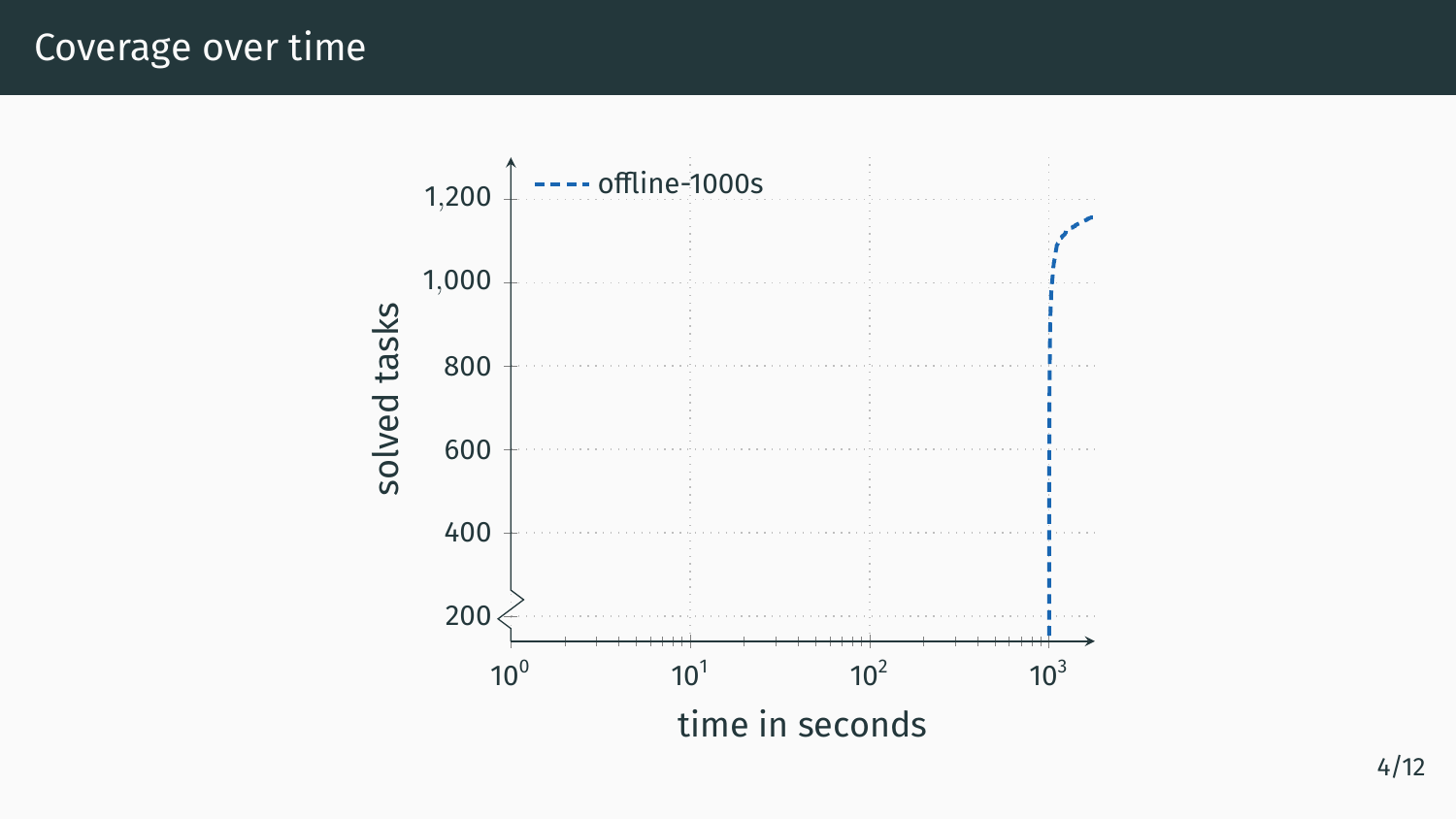Coverage over time

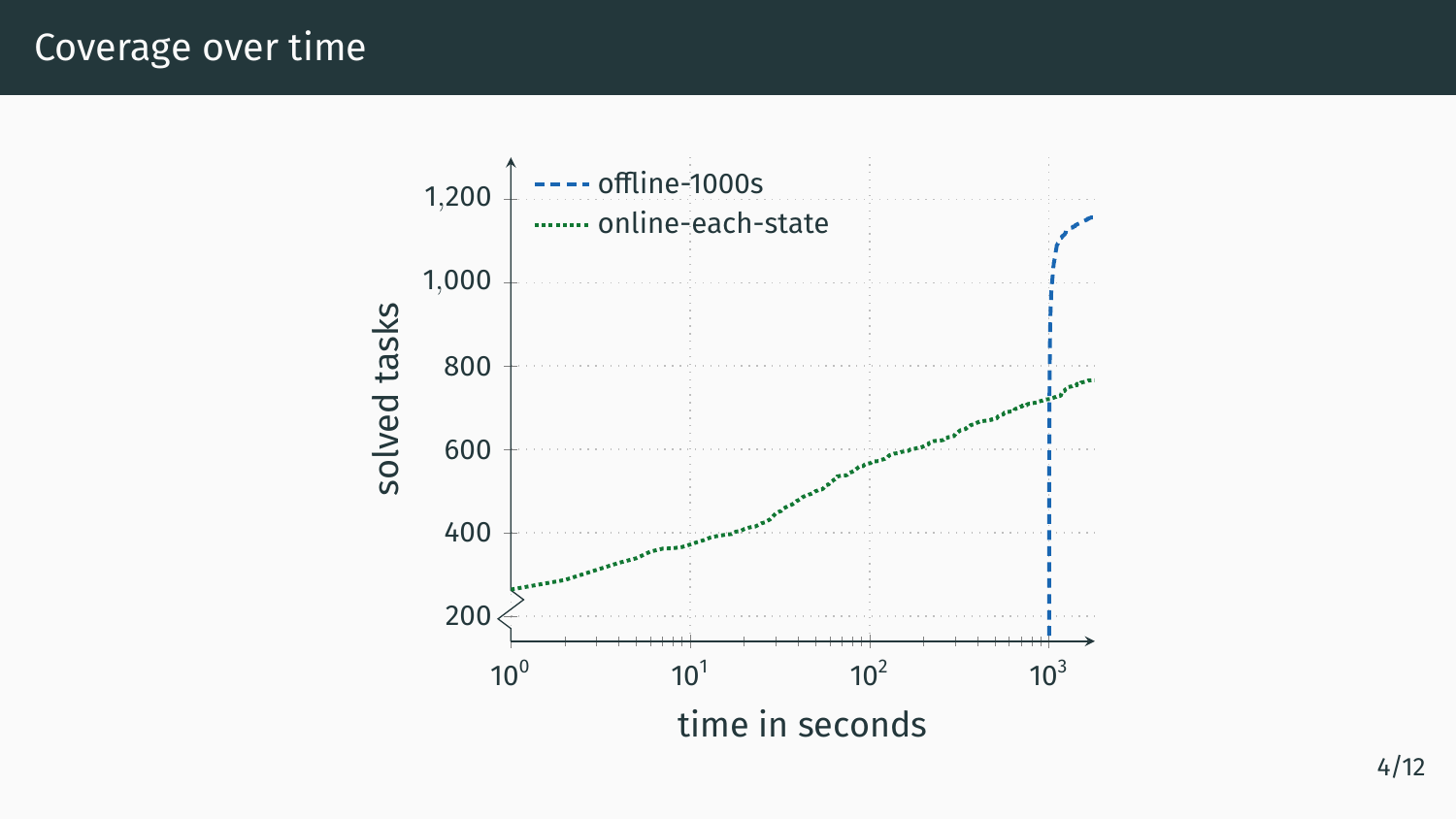Coverage over time

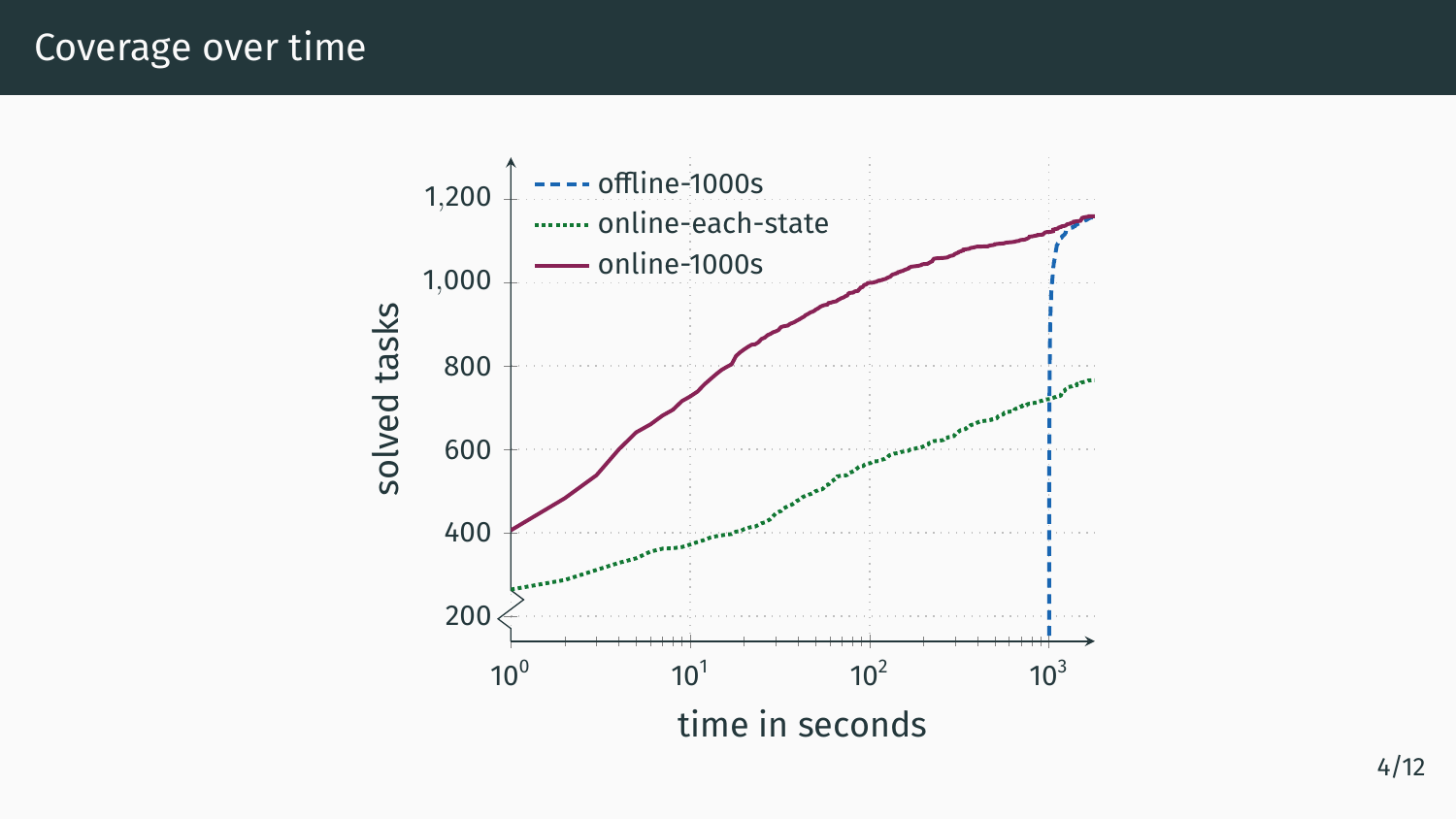## **Cost partitioning**

• split action costs among heuristics such that: sum of costs *≤* original cost

- order heuristics, then for each heuristic *h*:
	- use minimum costs preserving all estimates of *h*
	- use remaining costs for subsequent heuristics

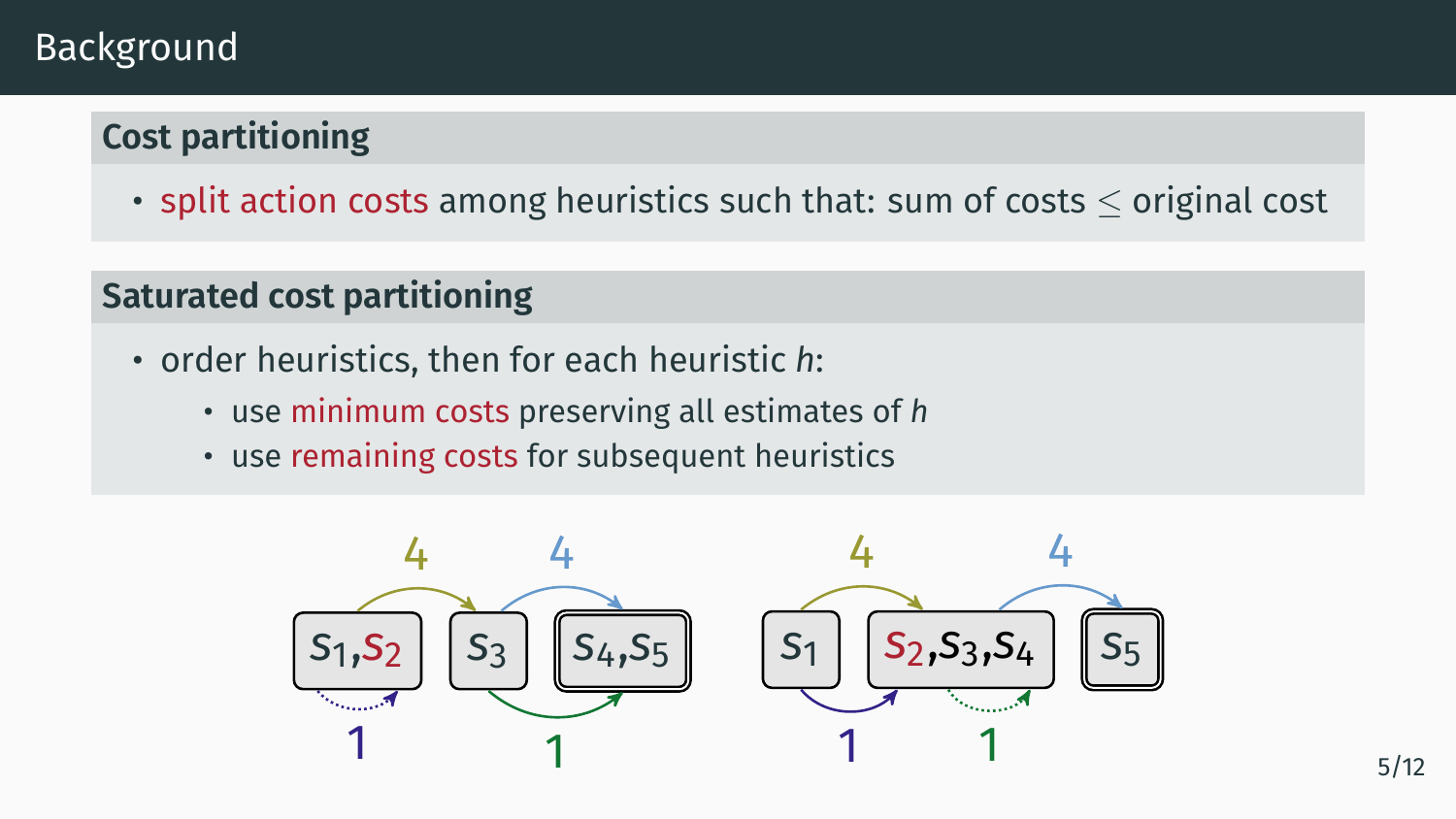## **Cost partitioning**

• split action costs among heuristics such that: sum of costs *≤* original cost

- order heuristics, then for each heuristic *h*:
	- use minimum costs preserving all estimates of *h*
	- use remaining costs for subsequent heuristics

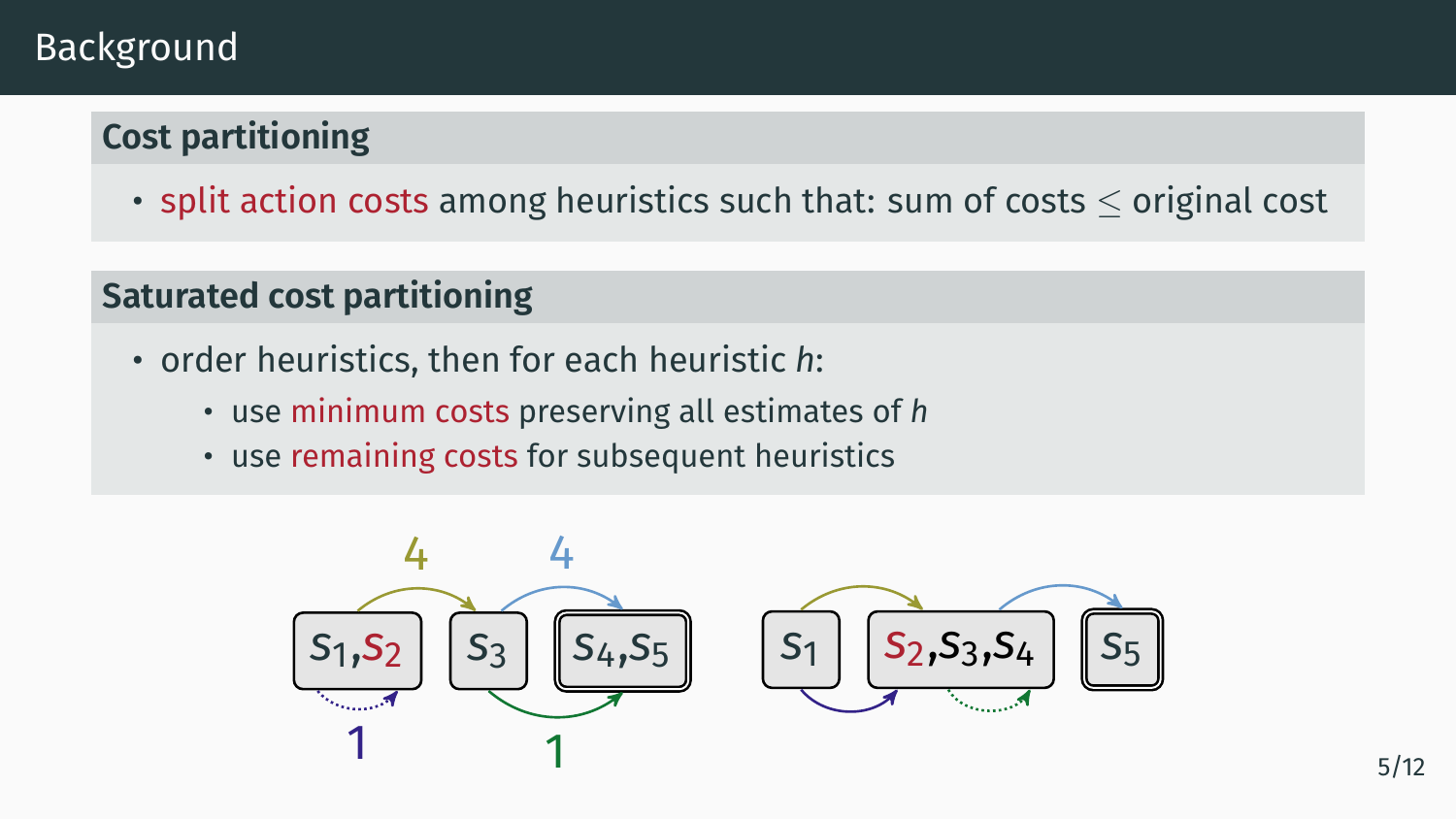## **Cost partitioning**

• split action costs among heuristics such that: sum of costs *≤* original cost

- order heuristics, then for each heuristic *h*:
	- use minimum costs preserving all estimates of *h*
	- use remaining costs for subsequent heuristics

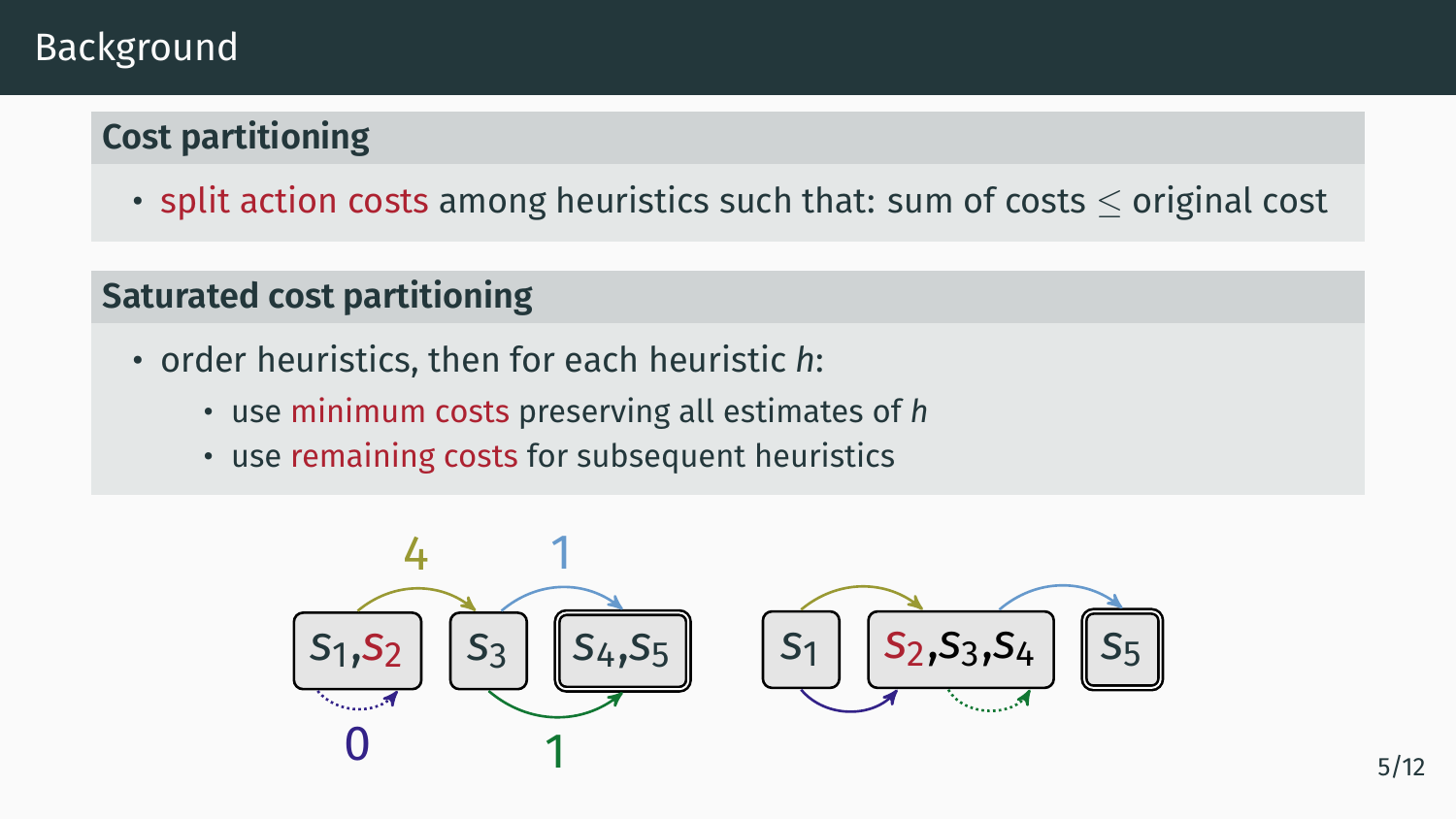## **Cost partitioning**

• split action costs among heuristics such that: sum of costs *≤* original cost

- order heuristics, then for each heuristic *h*:
	- use minimum costs preserving all estimates of *h*
	- use remaining costs for subsequent heuristics

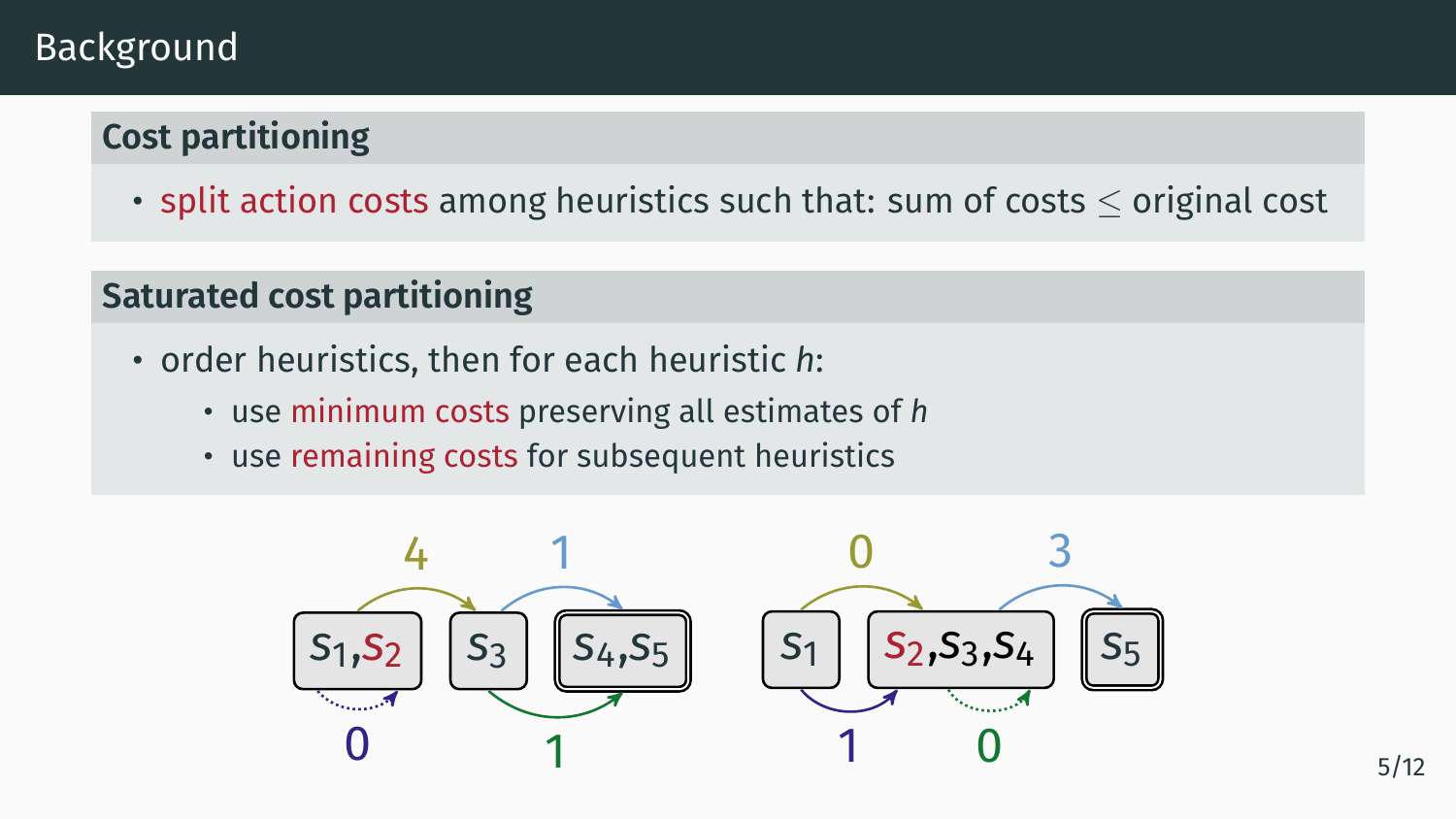## **Cost partitioning**

• split action costs among heuristics such that: sum of costs *≤* original cost

- order heuristics, then for each heuristic *h*:
	- use minimum costs preserving all estimates of *h*
	- use remaining costs for subsequent heuristics

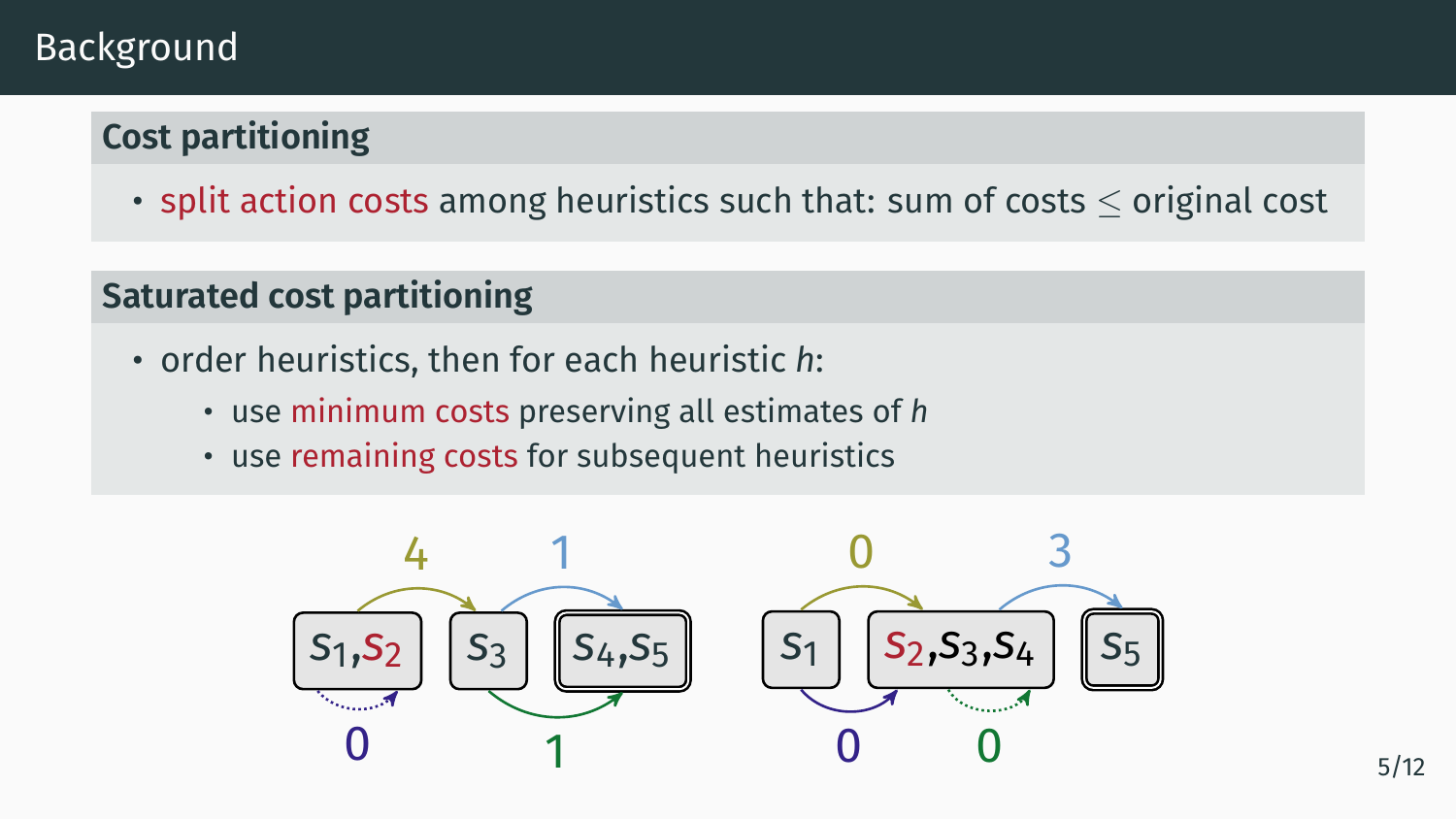#### Order matters:

- $h_{\rightarrow}^{SCP}(s_2)=8$
- $h_{\leftarrow}^{SCP}(s_2)=7$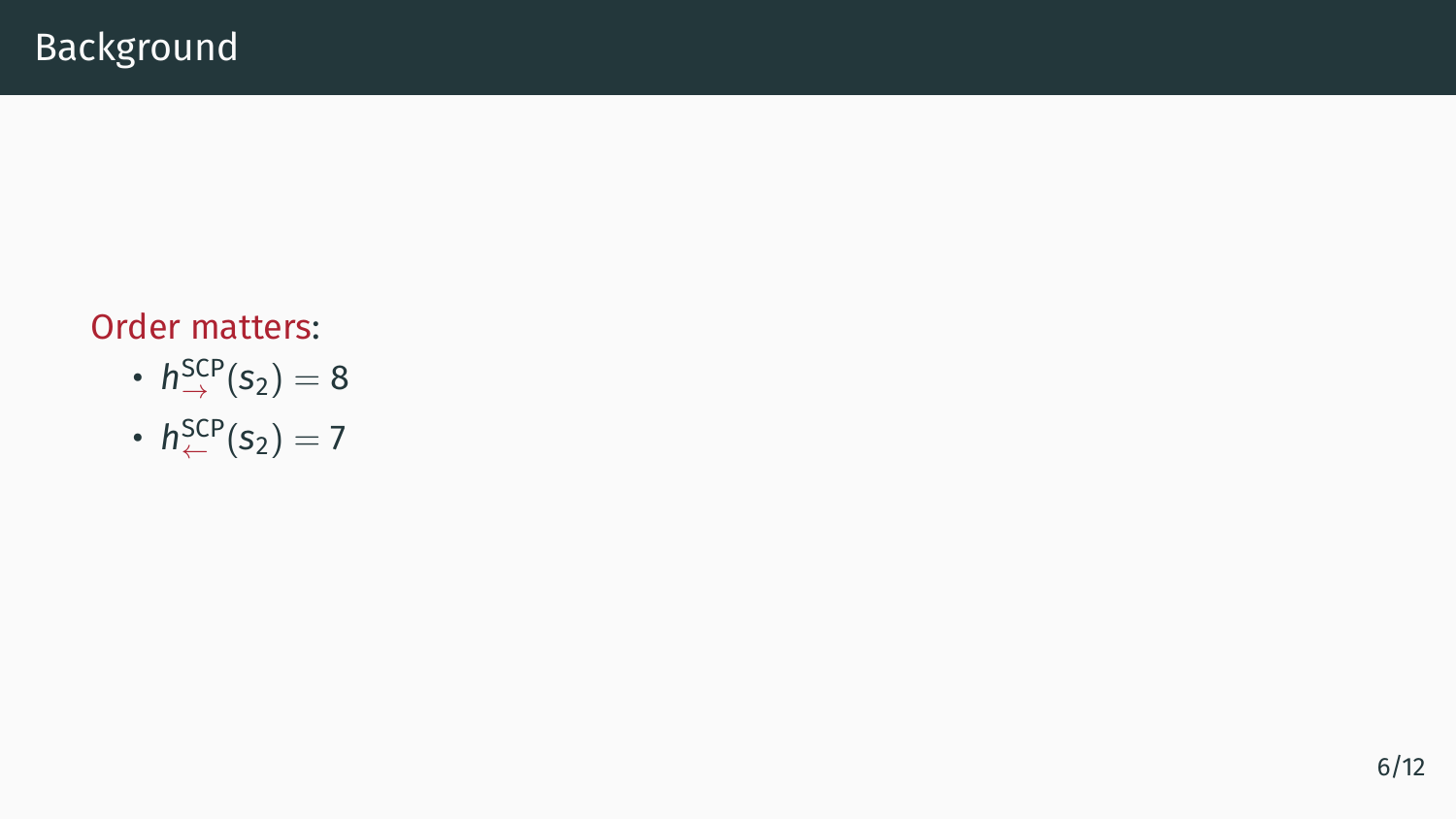#### Order matters:

- $h_{\rightarrow}^{SCP}(s_2)=8$
- $h_{\leftarrow}^{SCP}(s_2)=7$
- *→* use multiple orders and maximize over estimates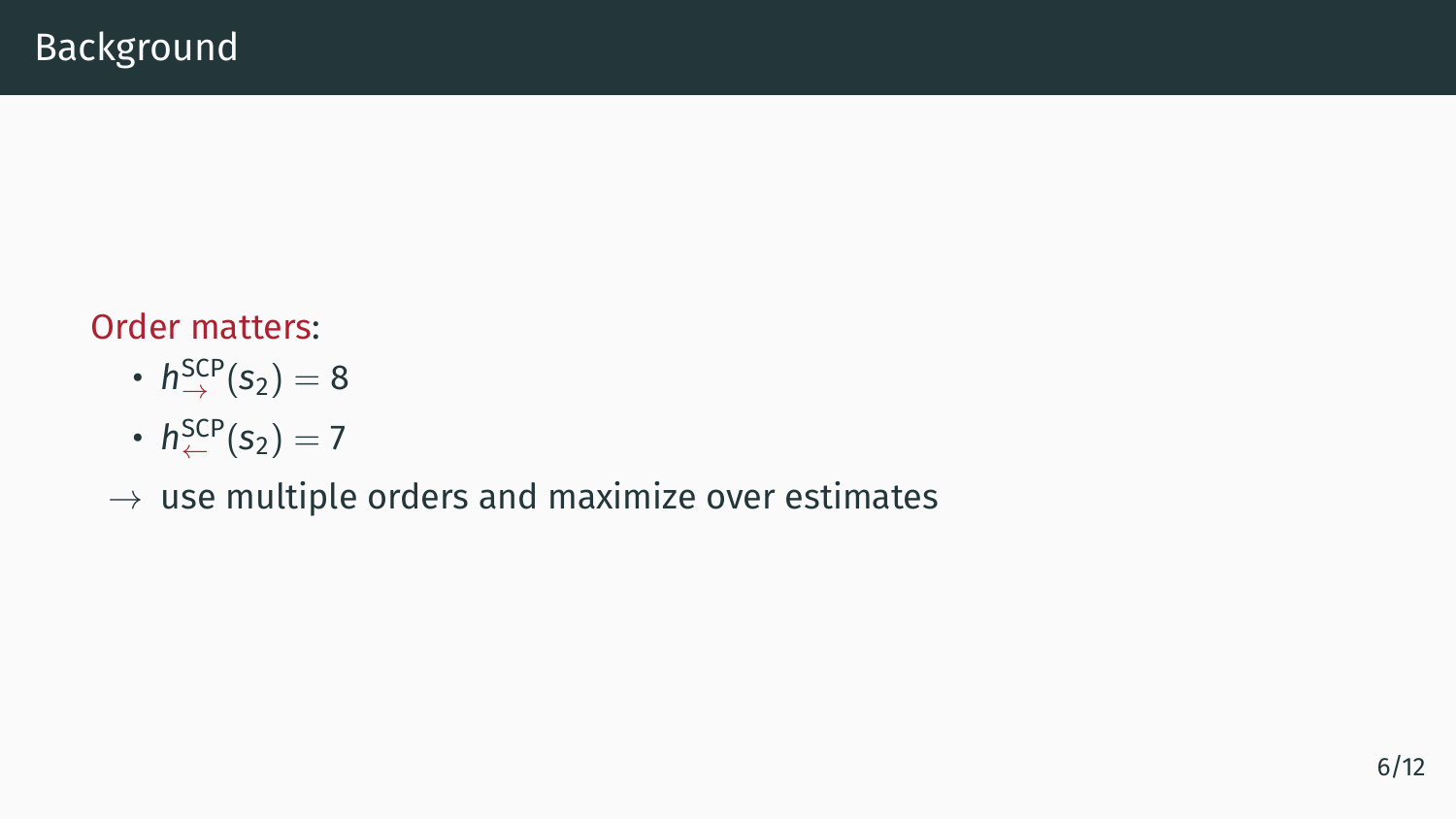# **Offline diversification**

- sample 1000 states
- start with empty set of orders
- until time limit is reached:
	- compute order for new sample
	- store order if a sample profits from it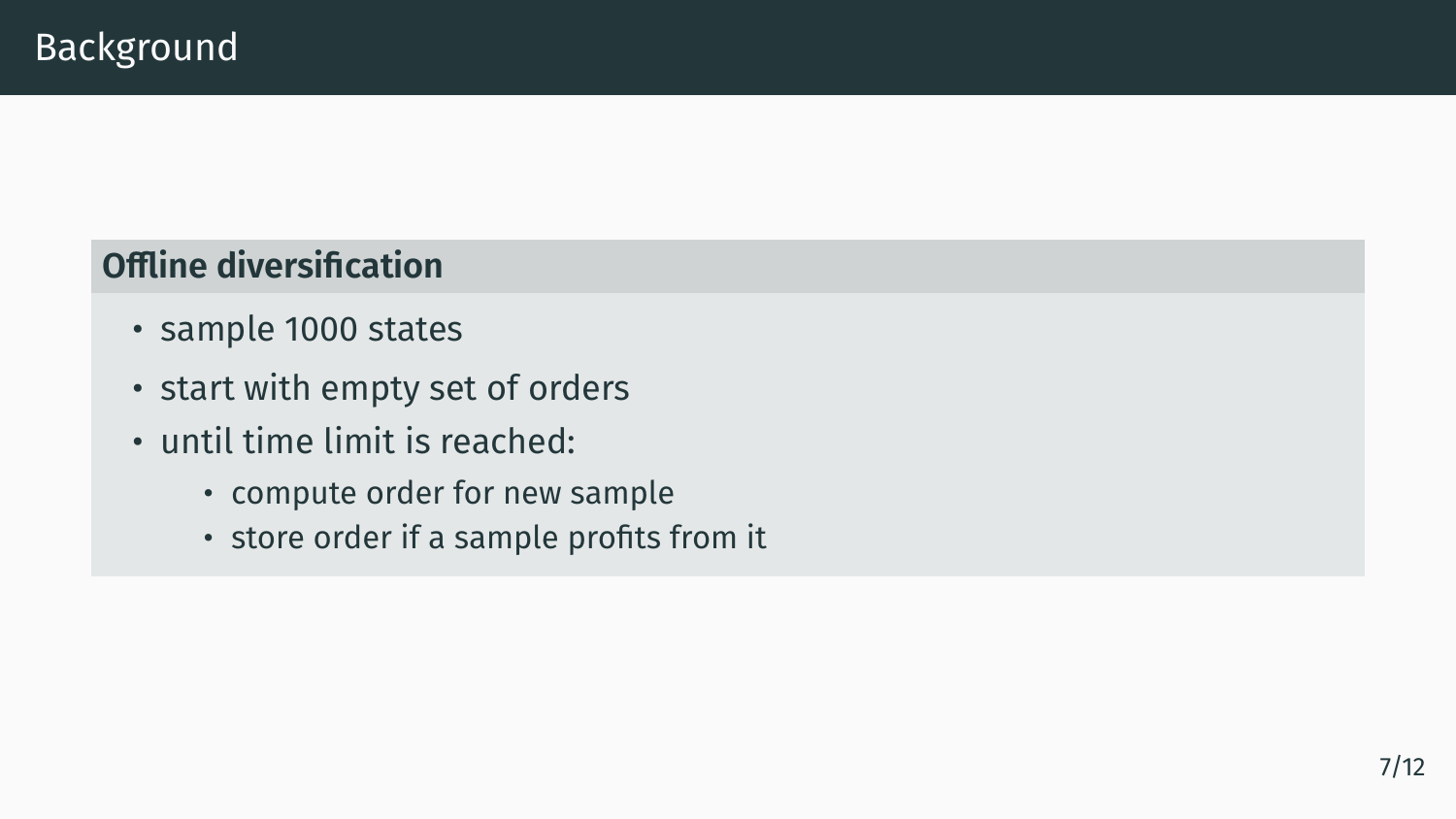### **COMPUTEHEURISTIC(***s***)**

- if SELECT(*s*) and not time limit reached
	- compute order for *s*
	- store order if *s* profits from it
- return maximum over all stored orders for *s*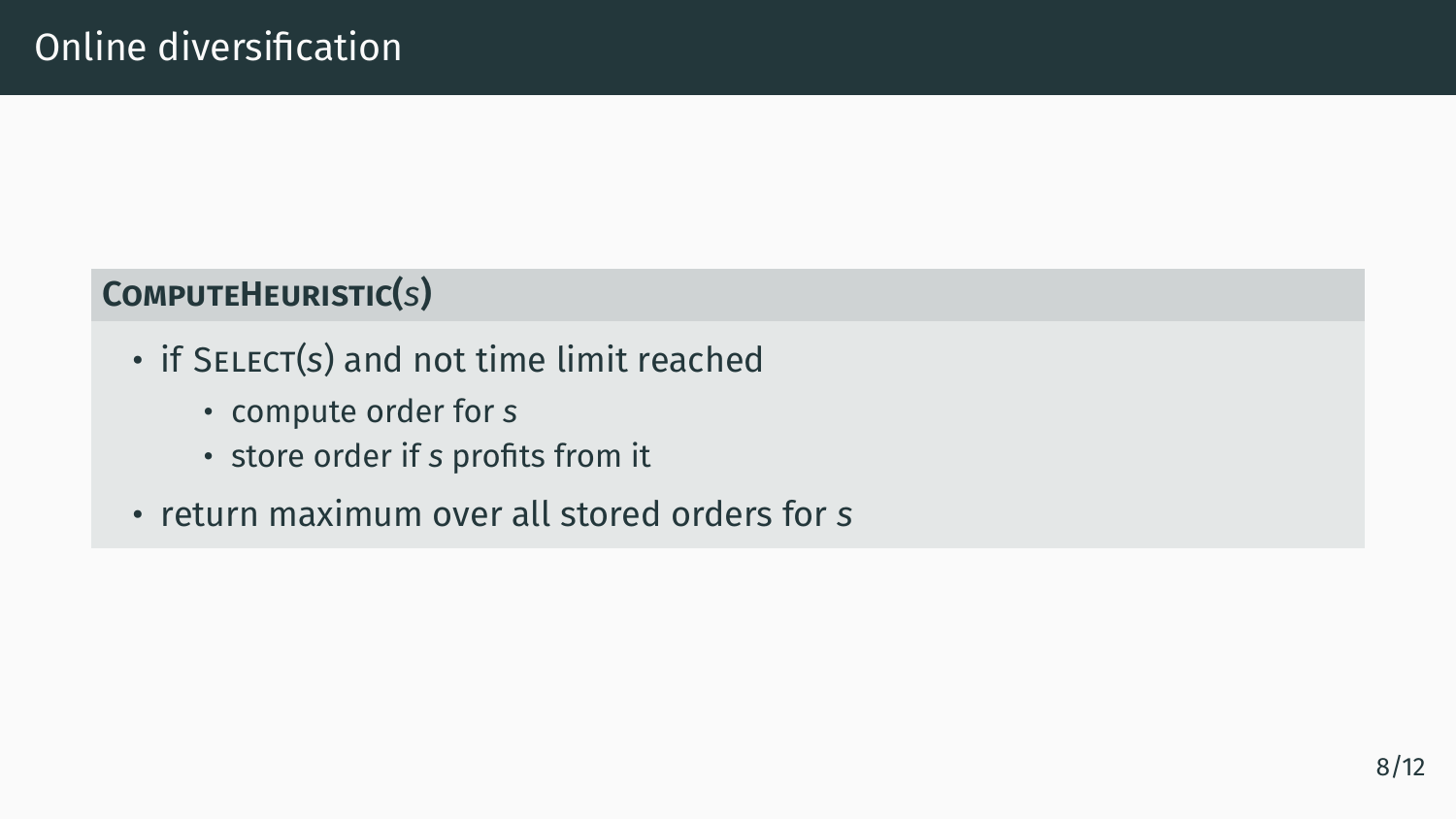#### **Offline**

- compute orders for samples for *T* seconds
- store order if one of 1000 samples profits from it

#### Online

- compute orders for subset of evaluated states for at most *T* seconds
- store order if single evaluated state profits from it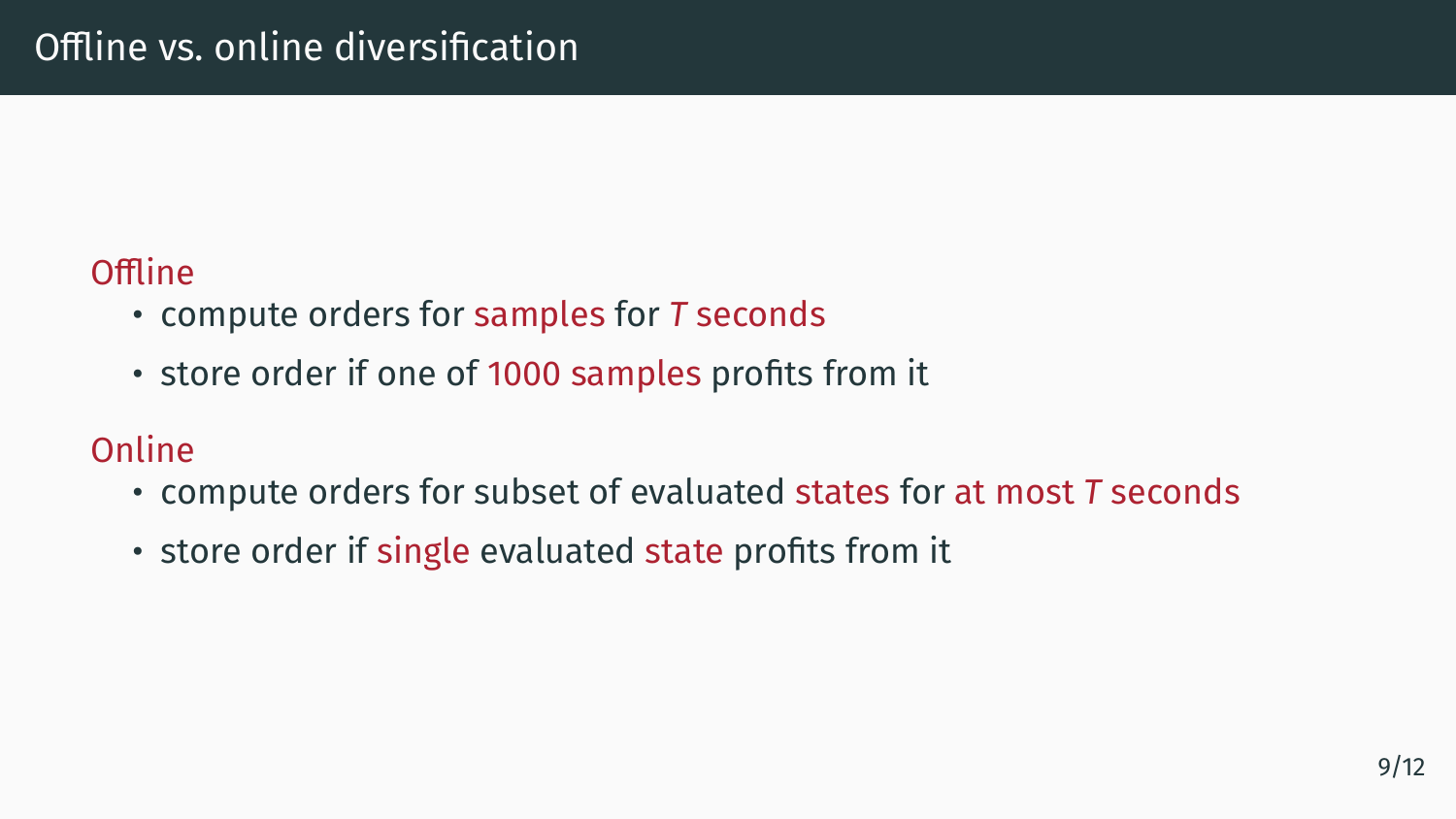#### **SELECT**

- Bellman (Eifler and Fickert 2018)
- Novelty (Lipovetzky and Geffner 2012)
- Interval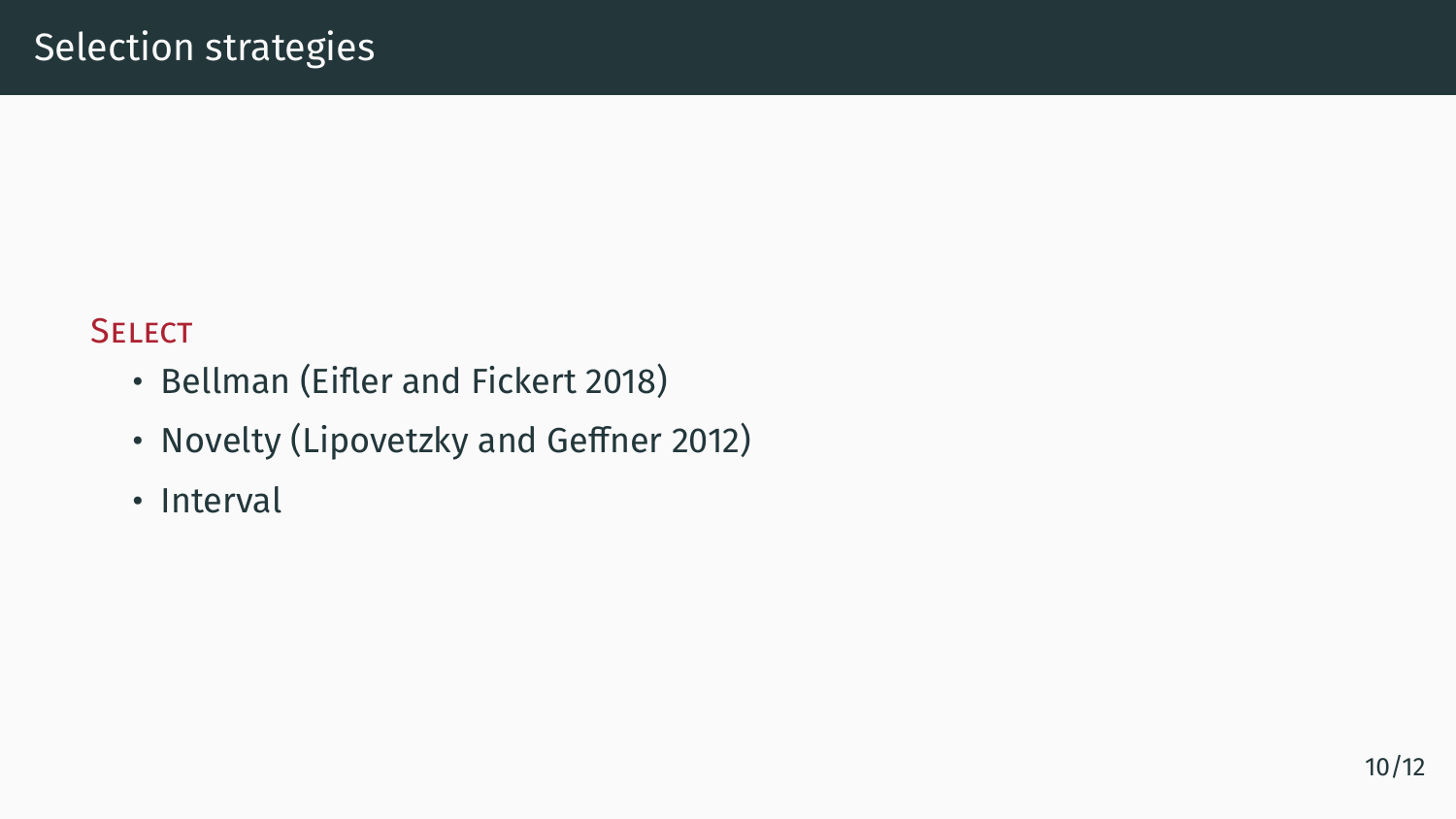Coverage over time